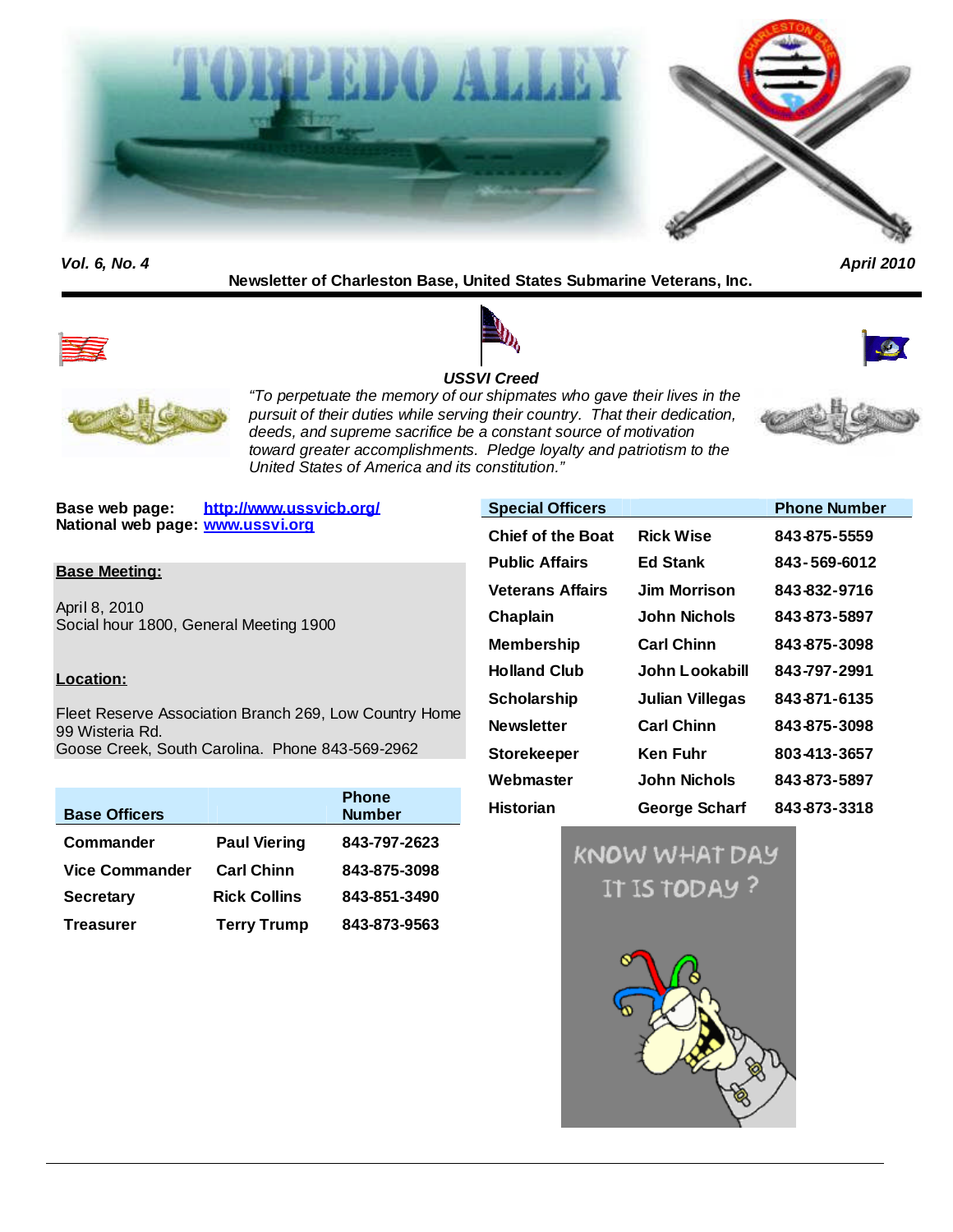### **Minutes of the March 2010 meeting**

Attendance for the March 11, 2009 meeting was 99

**Opening Ceremony**: Base Commander called the meeting to order. A Quorum was present and the meeting was commenced at 1900.

**Introductions**: New people were introduced; LCDR Louis Roehm, MTCS(SS) Dan Hunt, HNCS(SS) Frank H. Carroll, Jr. Welcome aboard.

**Secretary:** Secretary Rick Collins asked for a motion to approve the meeting minutes from last month. A motion was made and seconded. Minutes approved.

**Treasurer:** Terry Trump gave the treasurer's report.

**Storekeeper**: I have 8 calendars left and I will sell for \$6.

**Chaplain**: Cards were sent as follows:

**Lois Lehmann** on the death of her step-mother. **Marylyn Fenton**. Marylyn had surgery on Feb. 19<sup>th</sup>. **Don Fenton**. Don had surgery on Mar. 4<sup>th</sup>.

**Marty Sessler**. Marty will be having his aortic aneurysm surgery on Mar.  $18<sup>th</sup>$ . He is not here tonight since he's been told to avoid crowds and not get sick.

**Bill & Tawnya Jennings**. Bill had a stroke at work on Sunday, Feb.  $21<sup>st</sup>$ . He was sent to MUSC with no right side movement. On Tuesday, Feb. 23<sup>rd</sup>, he was alert, no right side movement but some movement on the left side. **Soupy Campbell**. Soupy had some complications from his recent prostrate surgery. He ended up in the Roper ER on Sunday, Feb. 2.

**Gainey Maxwell**. Gainey's close friend passed away and Gary Semler requested he be sent a card. Gainey is a WWII Subvet and member of Pelican Harbor Base in Fort Lauderdale.

**Richard Cleeve**. Richard has completed his MOHS surgery for cancer.

**Pat Davis**. Pat was recently in MUSC for complication from surgery last year and had a follow-up today. **Tammy Stump**. Tammy is the daughter of Rich Stump. She underwent surgery on Monday, Feb. 22<sup>nd</sup>, and had a double-mastectomy.

Abel Jennings. Abel had back surgery on Feb. 24<sup>th</sup>. **The family of Harry Plank**. Harry went on Eternal Patrol on Mar.  $4<sup>th</sup>$ . He was not a member of Charleston Base. **John Crouse**. John Crouse of the St Mary's Submarine Museumhad a mild heart attack but is doing well now. **Larry Hendrix**. Larry was in a coma at the VA hospital last week but is now awake. He has liver and kidney failure and needs a liver transplant. Currently in ICU and no visitors but when he moves to a room he can have visitors.

**Larry Paris**. Larry has been diagnosed with bone cancer. **The family of CAPT George William Kittredge**. Capt Kittredge went on Eternal Patrol on Feb. 23rd. He was a WWII Subvet and not a member of Charleston Base.

If you know of shipmates or spouses from other bases who are having a difficult time, had surgery, etc. and would like for USSVI Charleston Base to send them a card please send their name and address to the Chaplain via email or phone call.

#### **Veteran's Affairs**: No report

**Fleet Reserve:** The FRA has a reserved seat for the next Honor Flight; they are holding a raffle for that seat. All proceeds will go to the Honor Flight program. Tickets are \$20. Drawing March 26<sup>th</sup>.

**District Commander:** April is the Se regional convention. If you want to run for national office get you information in soon.

**Vice Commander Report**: Gave reports on:

1. Nick Nichols and his nomination for the 2009 National Frist Humanitarian award and winning the Summerville Medical Center award for 2009. 2. Requested nominees for our "Distinguished Submariner Award". 3. National elections

Holland Club: John gave an update on the induction rules and the proposed changes to them.

**Membership**: We have 320. I have the date you joined if you want to know.

**Little David:** Gave report on the Little David for new members. We will have a working party in April probably on a Wednesday.

**Newsletter:** Send me anything you want in the newsletter by the  $3<sup>rd</sup>$  week of the month and I will try to get it in.

**After Battery**: Budda gave report on After Battery which donated \$200 to the Charleston Base.

**Chief of the Boat**: 1. Thank you for participating in the Hunley Memorial.

2. The Amberjack memorial service will be on the  $20<sup>th</sup>$  of March at the new Lost Boats Memorial at Patriots Point.

3. April 17 Grits Festival parade in St. George.

4. The NPTU picnics are starting up again.

5. We do not have a mandatory uniform for events, we have requested ones. The primary object is to show up.

**Base Commander**: Base elections in May with nominations due for Vice Commander and secretary. They are up for election.

Get your picture taken by Richard Cleeve so we know you.

## **Nuclear Historian**: No report

**Old Business**: 1. Amberjack Memorial at 11 AM. Lee Allison is trying to get at least 10 WWII vets there 2. ET Bowles gave report on Medal of Honor convention.

3. ET also has 2 rooms reserved for the convention in Panama City if any one wants them.

**New Business**: 1. Chief Neufield gave report on Sub Ball at the North Charleston coliseum ball room, WWII vets are free.

2. Ed Simokat spoke of a V.A. program called Aid and Attendance benefit. \$1900 a month if you qualify. He has the details.

3. If you contract MS within 8 years of discharge it is considered service connected.

4. Roy Morrow spoke of the Patriot Guard and what they do. They will be at a veteran's funeral if requested. He also has 4 tickets for a 2009 Harley being raffled off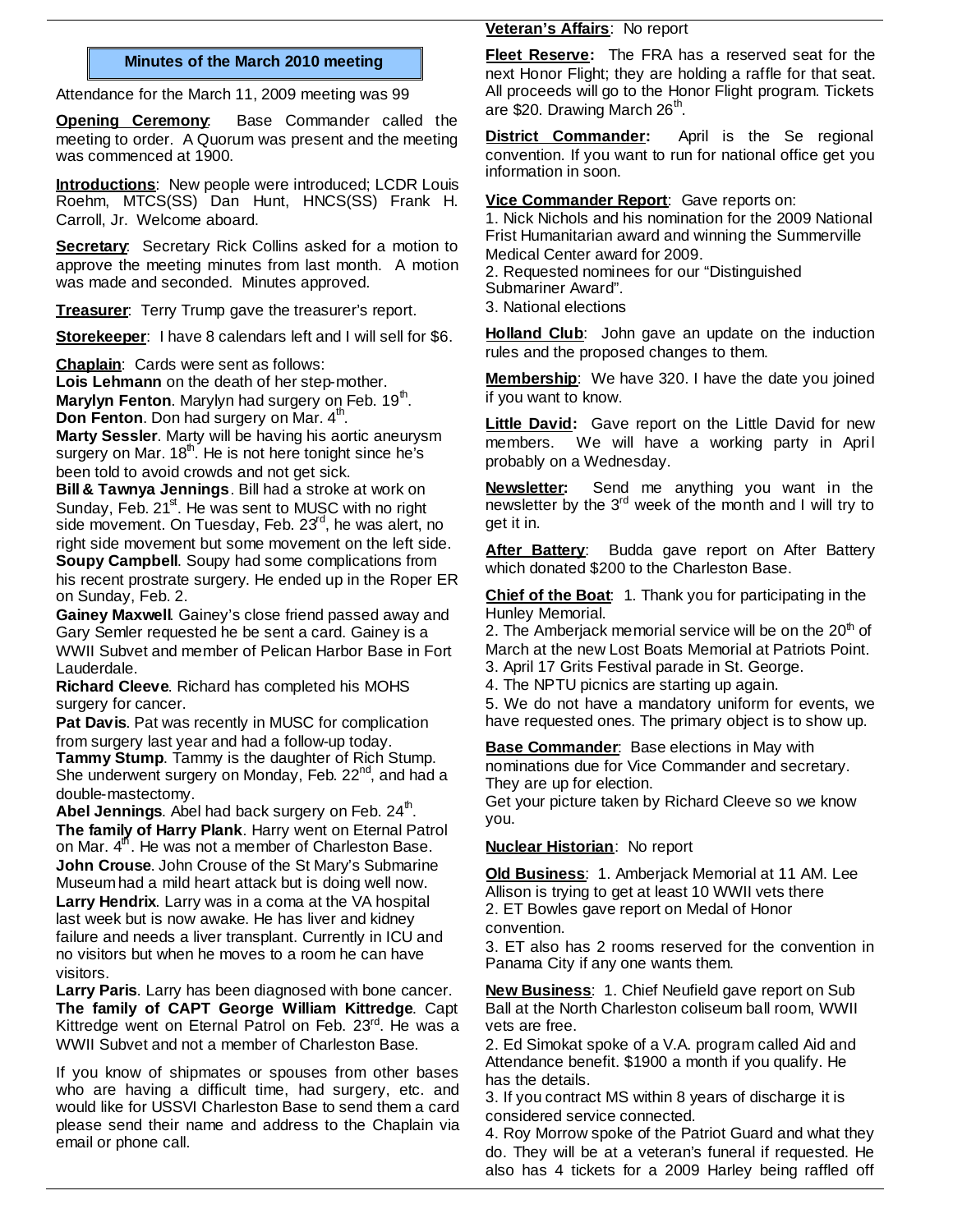**Public Affairs**: Lee Allison and I will be on the 10 am news on channel 4 for a story about the Lost Boats Memorial.

Sub Vets WWII: The 20<sup>th</sup> of March is the Amberjack Memorial service. We want to educate people about the Submarine Force during WWII. Lee Allison has calendars and lost boat cards for sale.

**Webmaster:** If anyone knows of military discounts given by the local community let me know and I will post them on a discount page of the website.

**Scholarship:** We have a Jade Chess set from China donated to us by Jack Harden, Thank you. We will raffle it off after the meeting. The purpose of the scholarship was and is to honor Admiral Osborne who fully supported education.

from the Rolling Thunder riders.

### **Good Of The Order**:

1. 15 – 19 July is the USS John C. Calhoun reunion here in Charleston.

2. Chess set was won by Carol Hix.

3. The depth charge drawing was held with \$300 to the winner, Gary Samples. Gary gave \$100 back to Charleston Base scholarship fund.

The Base Commander adjourned meeting at 2000.

## **\*\* End of the minutes for March 2009 \*\***



*"Don't tell mom I'm a submariner, she thinks I play piano in a whorehouse."*

|                                                                            |                                                                                   | April Birthdays!                                              |                                                      |
|----------------------------------------------------------------------------|-----------------------------------------------------------------------------------|---------------------------------------------------------------|------------------------------------------------------|
| Carlson, E<br>Detwiler<br>Hill<br>McDonald<br>Pepper<br>Smith, M<br>Watson | Carlson, R<br>Erickson<br>Hurd<br><b>Nettles</b><br>Randall<br>Sparger<br>Wood, D | Cochrane<br>Giannetto<br>Little<br>Olsen<br>Shoesmith<br>Vlam | Comp<br>Gibson<br>Mason<br>Oser<br>Slattery<br>Walsh |



- April 8 Monthly meeting
- April 11 Submarine Day Ceremony, 1330 at the Cold War Memorial
- April 17 St. George Grits Festival Parade line-up at 1000; starts at 1100
- April ?? Little David working party TBA
- April 15 WWII meeting/lunch at Ryan's 1200
- April 25- April 29 Southeast Region Convention in Panama City, FL

#### **April Submarines Lost:**

| USS Pickerel        | SS 177                                                                                                                                                                                                                                                                                                                                | April 3, 1943                                                                                                                                                                                  |  |
|---------------------|---------------------------------------------------------------------------------------------------------------------------------------------------------------------------------------------------------------------------------------------------------------------------------------------------------------------------------------|------------------------------------------------------------------------------------------------------------------------------------------------------------------------------------------------|--|
| USS Grenadier       | SS 210                                                                                                                                                                                                                                                                                                                                | April 22, 1943                                                                                                                                                                                 |  |
| USS Snook           | SS 279                                                                                                                                                                                                                                                                                                                                | April 8, 1945                                                                                                                                                                                  |  |
| <b>USS Thresher</b> | <b>SSN 593</b>                                                                                                                                                                                                                                                                                                                        | April 10, 1963                                                                                                                                                                                 |  |
|                     | Run silent, run deep<br>For freedom we fought to keep<br>How we spent so many days<br>Beneath the shimmering waves<br>A terrible foe we fought<br>Now our souls forever lie<br>Restlessly beneath the waves<br>So silent now, so deep<br>For if you forget our deeds<br>Then we shall never sleep<br>Though we lie so silent, so deep | And gave our lives; and freedom bought<br>For it is not enough for you to weep<br>For we shall not have died in vain<br>Lest you forget for what we gave<br>We gave our lives, freedom to save |  |

*Al Alessandra, 2005*

## **Grit Festival Parade**



Charleston Base will participate in the annual World Grits Festival Parade on April 17, in St. George. Parade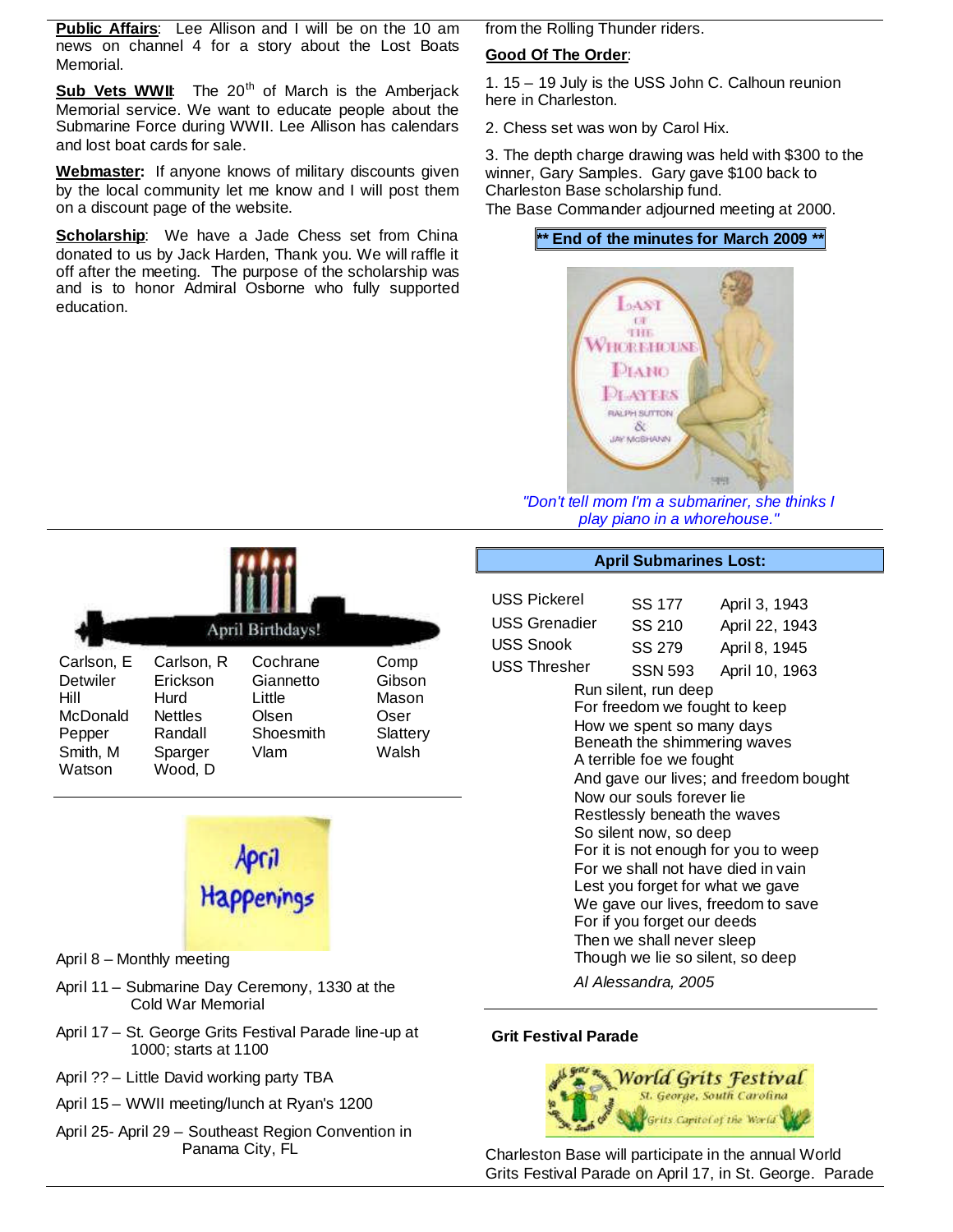## **New Movie**

"DIVE THE MOVIE" If the movie is anything like the web site...it's going to be a real hit with us. This ought to be a good flick. Check out the trailer: http://www.divethemovie.com/

### **From the Storekeeper**

Several people have wanted vest clasps, but (like me) didn't like the \$24.00 price. I have made some with larger chains, both shiny silver and oxidized, that will be available at the April meeting. No, the price isn't the famous \$18.00, I will let them go for \$15.00. I have six made, three of each type. If Gold dolphins are wanted, I can make them, the problem being the clips and chain are silver.

Thanks,

Ken

#### **Submarine Priorities Are Success, Survival** From a retired Submariner:

We are missing the point. Equal opportunity is wonderful, but when there is a mission to accomplish we should implement policies that optimize potential for success and survival.

The article "Base commander: Women on subs OK," published Feb. 25, foreshadowed women on submarines. Capt. Marc Denno walked on egg shells as he "supported" the inevitable decision to "welcome" women on board. We noted a wife's concerns about the trysts and dating that might occur. Make no mistake, the dating scene would immediately move on board.

Leaders involved in these decisions ought to revisit reality before we bring women into every isolated and closequarters combat role because we are under pressure to do so.

My brief stint on submarines has been over for a decade, but every decision-maker on this matter should (prior to deciding precipitously):

- Carry a submersible pump to the engine room, lower level.
- Open main steam-1 in less than one minute.
- Manually override a major hydraulic actuator.
- Rig a fire hose to the hydraulic plant while wearing fullprotective breathing gear.
- Operate a knocker-valve.
- Quickly reload a signal ejector.

Ten percent of men on board get pushed out of the way so somebody else can expeditiously execute these emergency procedures. Think.

### **Distinguished Sailors Stamps Unveiling in Southern Georgia**

KINGS BAY, Ga. (NNS) -- Naval Submarine Base (NSB) Kings Bay and United States Postal Service (USPS) South Georgia District officials gathered at the NSB Kings Bay Conference Center Feb. 19 for a Distinguished Sailors Stamp Unveiling ceremony for the Southern Georgia District.

The new 44-cent commemorative first-class stamps commemorate four Sailors who served with bravery and distinction during the 20th century; Adm. William S. Sims,

will start at 1100. Line up is at 1000 on Highway 15, far side of town. The float will leave The After Battery at 0930.

#### **Nick Nichols, The Compassionate Man**

In every organization there are individuals who are recognized for their contributions and support without ever thinking about themselves. Nick Nichols MTCM (SS) of the United States Submarine Veterans Incorporated, Charleston Base, is one of those men. Nick serves as the Chaplain and Webmaster for Charleston Base and his leadership and commitment are highly respected. Over the years Nick has organized and led numerous Charleston Submarine Veterans events including many funerals for our lost shipmates that have gone on Eternal Patrol. He provides the families of the loved ones with great care and sympathy in addition to offering a military ceremony if requested. Each month he provides hope and comfort to our shipmates with medical issues including visits to the member and the family. He sends cards of condolences or cheer to submarine sailors and their families in time of need.

This year is a special one for Nick and his family as he has been selected to receive the Summerville Medical Center 2009 Frist Humanitarian Award, and nominated for the 2009 National Frist Humanitarian Award. The awards, created in 1971, honor individuals for their outstanding humanitarian and volunteer activities. The Humanitarian Awards are given each year in recognition of the caring spirit and philanthropic work of the late Dr. Thomas Frist, Sr., and a founder of HCA (Hospital Corporation of America). Employees and volunteers who demonstrate extraordinary commitment and dedication to care giving and their community are selected around the country and honorees are recognized at the local and national levels. The two national winners are selected from the local honorees. Nick is a member of Old Fort Baptist Church and is also an active participant of Summerville Medical Center's blood drives, Heart Walk and The Susan B. Komen Foundation for Breast Cancer teams. Nick's involvement with the community and the hospital makes him an extraordinary individual who is always willing to help those in need. His generosity and sincerity are two of his many values that made his selection for the 2009 National Frist Humanitarian Award.

As part of Nick's commitment to the community, he actively delivers meals for The Palmetto House and volunteers at the CEC Health Clinic. He is an asset to our healthcare team and community; the examples mentioned above are a highlight of all the endeavors and projects that Nick has taken on to make his community stronger.

Nick does all these things without presumption and with humility. He is one of the 20 percent that does 80 percent of the work and brings to life the phrase "if you want something done ask a busy person to do it".

### **Female Midshipmen Could Become First Female Sailors in US Navy Subs**

Aside from Adm. Mike Mullen, another Navy bigwig is a staunch supporter of allowing women to serve in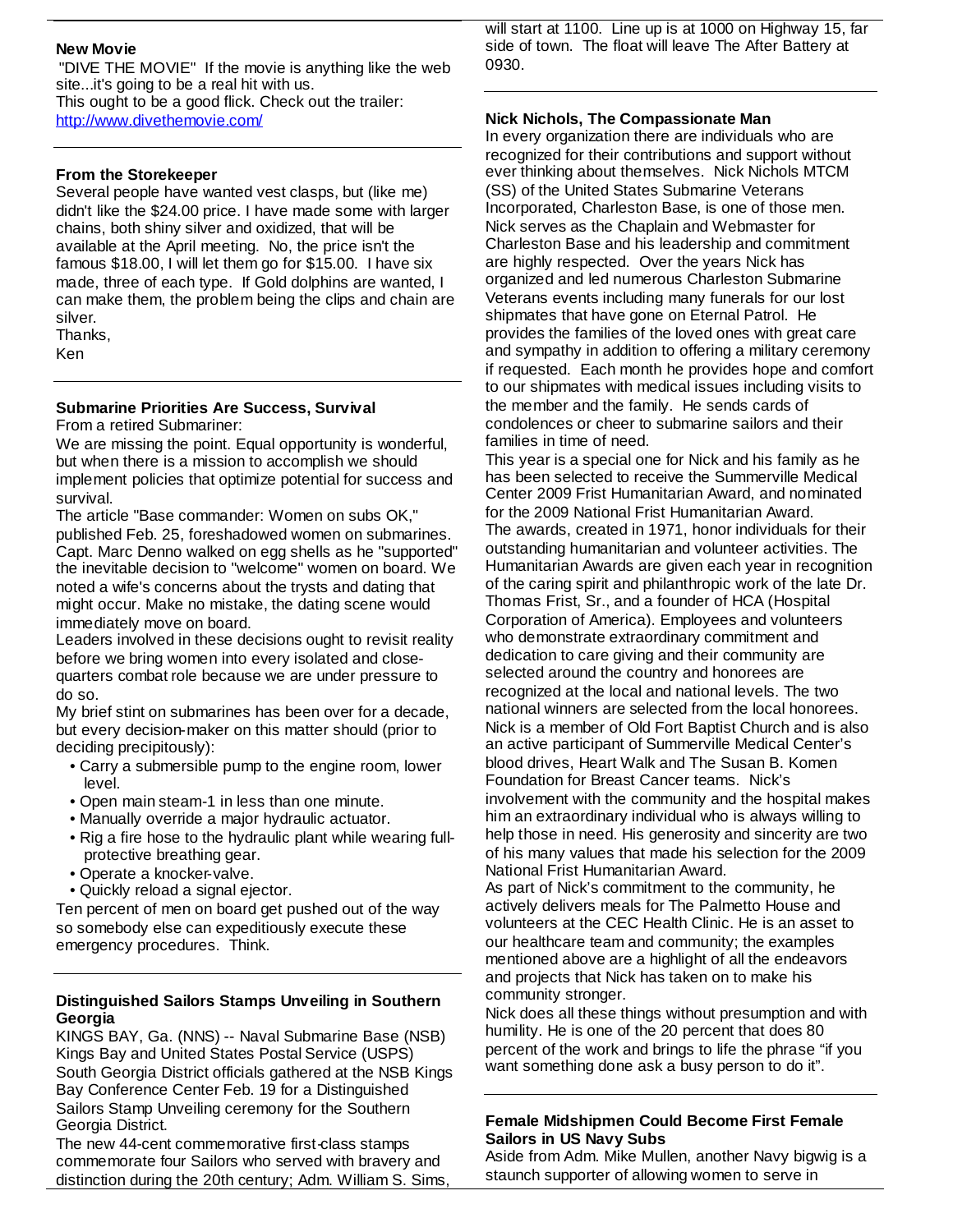Adm. Arleigh A. Burke, Lt. Cmdr. John McCloy and Officer's Cook 3rd Class Doris Miller.

"As we stop to commemorate these four gentlemen," said Julius Locklear, USPS district manager of the south Georgia district, "we are also remembering the efforts of those who serve us around the world to protect the great freedoms that we enjoy."

Capt. Ward Stevens, commanding officer of NSB Kings Bay, also reflected on the Sailors featured on the new stamps and the continued tradition of the Sailors today. "It's another chance where the community recognizes the contribution of the military and the country," said Stevens. "I think it's important that we did it here today, because they were Sailors and they gave a lot for their country, but also in recognition of what we continue to do today." The diverse group of Sailors immortalized by the USPS is tied together by their love of country and their fearless courage under fire. Their diversity is reflected in today's Navy mission.

Customers may purchase the new stamps at their local post office, at The Postal Store at www.usps.com/shop or by calling 800-STAMP-24.

#### **House Votes To Exempt TRICARE From Health Reform Bill**

House lawmakers over the weekend voted to protect TRICARE and Defense non-appropriated fund health care beneficiaries from unintended consequences of national health reform.

The exemption (H.R. 4887) applies to the health care coverage provided by the Defense Department to military service members, retirees and their families. It clarifies the tax code to stipulate that coverage provided by Defense is treated as minimal essential coverage, ensuring that service members and their families will not need to purchase additional coverage to meet new health insurance requirements.

The legislation was introduced late Friday by Rep. Ike Skelton, D-Mo., chairman of the House Armed Services Committee. The full House approved it by a vote of 403-0 on Saturday afternoon.

Skelton opposed the health reform bill and planned to vote against it Sunday. In a floor speech Saturday, he acknowledged that the bill under consideration in Congress was unlikely to have any negative effect on military personnel or their dependents.

"However, to reassure our military service members and their families and make it perfectly clear that they will not be negatively affected by this legislation, my bill, H.R. 4887, explicitly states in law that these health plans meet the minimum requirements for individual health insurance."

## **Admiral Osborne Scholarship Fund**

How about helping out the scholarship fund? We are offering a Charleston Base Challenge Coin for sale. ALL proceeds go into the scholarship fund.

Coins only cost \$7 each. Available for an additional \$1 is a protective plastic capsule.

To get your coin(s) see Jim Yates, Julian Villegas or Carl Chinn.

Make sure you have one for "when you get challenged"! Buy several for great gifts!

submarines is Secretary of the Navy Ray Mabus. According to a feature on the Navy website, Mabus had been lobbying for changes to the Navy policy since he took office in May of last year.

Defense Secretary Robert Gates has notified Congress of the Navy's intention to change its policy regarding allowing women to serve on submarines, and the first crop of female submariners may come from the pool of female graduates of the U.S. Naval Academy. Mabus gave the following statement: "We think we learned a lot about integrating women in the services years ago, and those lessons are relevant today," with the feature adding that Mabus said further that this included "having a 'critical mass' of female candidates, having senior women to serve as mentors and having submarines that don't require modifications: the SSBN ballistic missile and SSGN guided-missile subs." Mabus concluded by saying that the Navy has a "lesson learned to make sure any questions are answered… and we're very open and transparent on how we'll do this. We think this is a great idea that will enhance our war-fighting capabilities."

Chief of Naval Operations Adm. Gary Roughead also supported the changes and told the Senate committee on February 25 that the Navy has a "great plan" in terms of how integration will be done and that it was ready to welcome female Sailors on board subs by the end of 2011. He further told the committee that allowing women on subs will "leverage the tremendous talent and potential of our female officers and enlisted personnel."

# **Those Who Sail Beneath the Swells**

by Bob 'Dex' Armstrong

In every generation, the navies of the world always seem to find the necessary number of that 'special breed of man' needed to man their undersea ships… Those truly magnificent fools with the requisite pride and spirit of adventure needed to voluntarily crawl into an iron cylinder full of similar mental defectives and take the contraptions to sea.

I can't speak for the rest of the Navy. The only 'rest of the Navy' I ever met, were perpetual shore duty shore patrols. Looking back I can't remember one positive interaction I had with any sonuvabitch sporting an SP armband. The last thing they were interested in, in the old days, was spreading goodwill.

My entire short-lived naval service career was spent with like-minded jaybirds who actually liked going to sea in what closely resembled a sinkable septic tank. I actually thought that to be a sailor, one had to go to sea. Sailoring had to involve stuff like seagulls, saltwater and large metal objects that were painted gray, displaced tons of water and bounced around a lot in heavy weather.

How guys who interpreted photographs in a windowless building in Omaha, Nebraska called themselves sailors was way beyond the level of comprehension of a seventeen-year- old who cut his teeth on books about Pacific submarine action.

Lads who turned up at New London back in the 1950s weren't the kind of young men whose sense of naval adventure could be satisfied inventorying jocks and socks in some damn quonset hut in East Rat's Ass,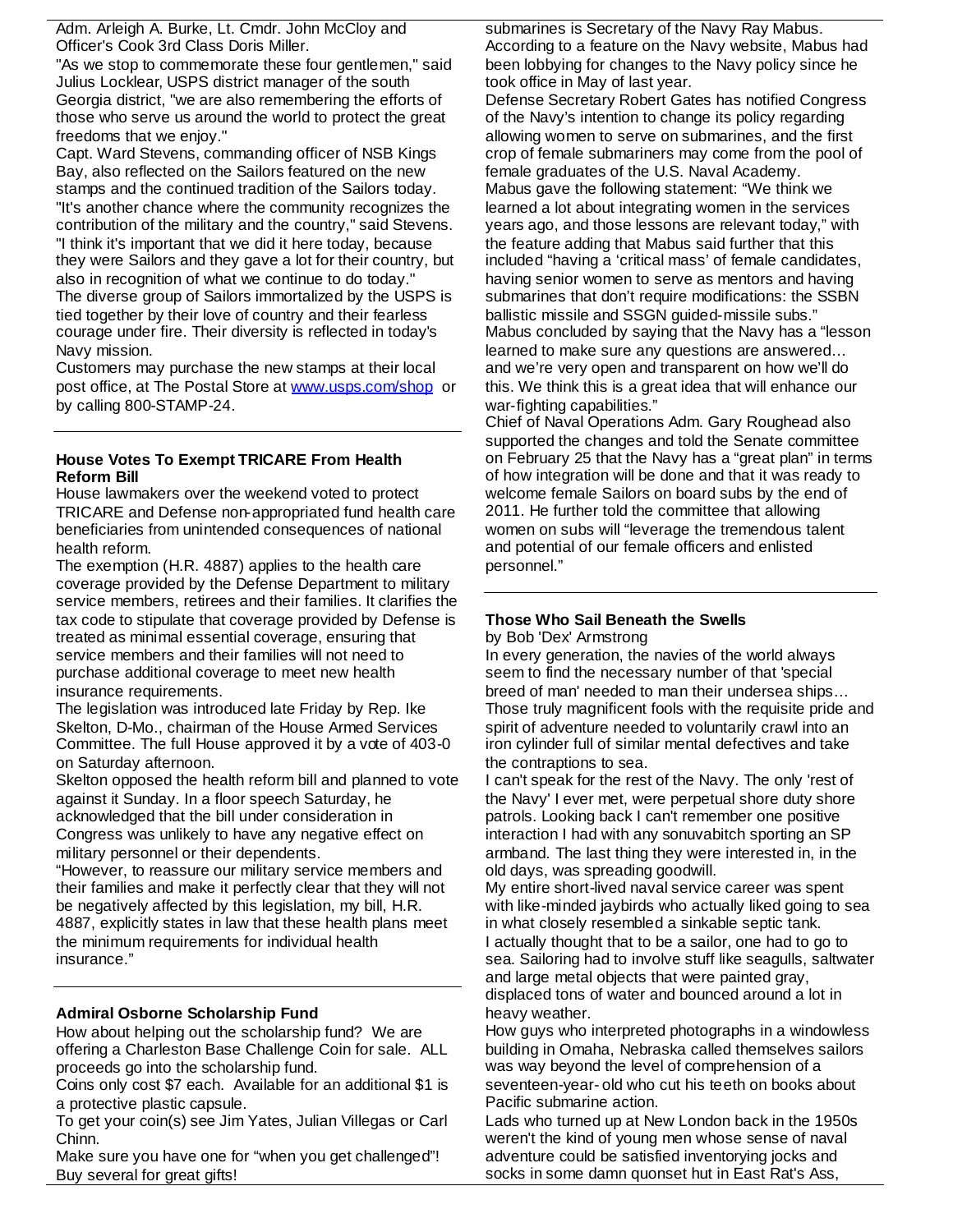

# **Growing Old**

One of the benefits of growing old is the gift of time... Time to look back and revisit your collective 'Life Experiences':

For old smokeboat sailors, that means time to shuffle through memories of pissing against the wind in faded soft dungarees, frayed raghats and zinc chromate-spattered broghans. You can close your eyes and be transported back to a time when men wore acid-eaten uniforms, breathed air worse than the primate house at a poorly managed zoo, whittled mold and rot off food of advanced age being reclaimed by the gods of putrification, and surgically carving off the stuff and eating it. You survived and built up an immunity that could handle leprosy, lockjaw and cobra bites. We survived. Submarine duty was rough.

Many of us 'hotsacked'. For those of you who missed that life experience, hotsacking was sharing sleeping arrangements (to put it in easily understood terms). A system that required lads at the entry level of the undersea service profession, to crawl onto a sweatsoaked flashpad just vacated by another bottom-feeding shipmate. Lads of today's modern technically advanced undersea service would find it damn near impossible to imagine a day when lads who hadn't showered in weeks, climbed a tier of racks sharing sock aroma on par with three-day old roadkill, with his bunkmates... A time when raghats communally shared blankets that looked like hobo camp hand-me-downs.

It was a time when the common denominator of the naval supply system was the cockroach, with the longevity of Jack LaLanne. Cockroaches that could deflect clawhammered blows and could reach rodeo entry size. In the late 50's, the submarines built in the twilight years of World War II were rapidly approaching an advanced age comatose state. The navy quit making many of the replacement parts for these seagoing antiques, so we cannibalized the boats in line heading to the scrapyard. It was like harvesting organs from a dead Rockette to keep the chorus line going. After decommissioning, the old boats would have electricians and machinists crawling all over them with shopping lists and wrenches.

Memory is a wonderful God-given gift. There were sunrises and sunsets, rolling seas, visits to exotic places, and ladies with loose panty elastic and no AIDS. There were consumable combustibles on par with the liquids that propel hardware to outer space.

It was a time when the world's population loved the American submariner. Boatsailors in port meant good times, hell-raising and calling in the night shift at the local brewery. It was a time when the United States Navy had

Minnesota, or typing liberty cards at some shore station where they hot-patched weather balloons. Submariners had no desire to belong to any organization that issued clothing designed to blend in with poison ivy plants… required you to dig holes and own a personal shovel… or any desire to eat unidentifiable food out of little green cans in the rain. We liked hydraulic oil-laced coffee, crawling up on a pre-warmed flash pad and freely exchanging insults with men as equally ugly as ourselves. We enjoyed knowing that in any unscheduled altercation, our entire crew would show up to extract our drunken fanny and chastise those we had stirred up.

Back in the old days, (before any of you modern day techno undersea swashbucklers get a twist in your bloomers, I only know about the old days. I never rode anything that was intended to go below 412 feet or stay down for several months at a time.) So, as I started to say…

Back in the old days, the old leather-faced, hardboiled Chiefs used to say,

"Gahdam sailors belong on ships and ships belong at sea."

There was some kind of selection process that they put you through at New London that eliminated the fainthearted, the not totally committed, guys lacking desire to engage in intimate cohabitation with members of the opposite gender, communists, bedwetters, whiners, and anyone who entertained the slightest desire to be stationed in Omaha, Nebraska.

The system, God bless it, sorted out the true believers and packed the rest off to the surface fleet, Omaha and God knows where else.

And they put us on boats. A lot of us went to old, late in life, boats with combat histories. They were old World War II boats with racks, that once bunked our heroes… the men we wanted to be accepted by and to be exactly like.

We qualified and in so doing we joined the continuous chain that is and will always be the U.S. Submarine Force.

I don't know what the dreams and aspirations consist of for the young men of today. Ours was a far simpler time. We grew up chasing fireflies, shooting marbles, spinning tops, teaching each other yo-yo tricks, shooting each other with BB guns, playing two hands below the waist tag football, neighborhood kick the can and pick-upgame after school hardball. Nobody cried, tattle-taled or went home to pee.

Back then, you didn't have to have made all 'A's in diathermic razz-a-ma-tazz physics or have a working understanding of the components in the formulation of the universe, to ride submarines.

You had to have an understanding of honor, loyalty, faithfully performed duty, obedience to command, respect for leadership, and total and absolute faith in your ship and shipmates.

Added to these qualities, a true boatsailor had to have a wide-screen sense of adventure and the same brand of curiosity that has lived in the hearts of those in every generation who ventured beyond known limits. And you had love dancing with the devil. Somewhere, real major-league devil dancing got shot out the

garbage gun. But some things never change. It's still pitch black dark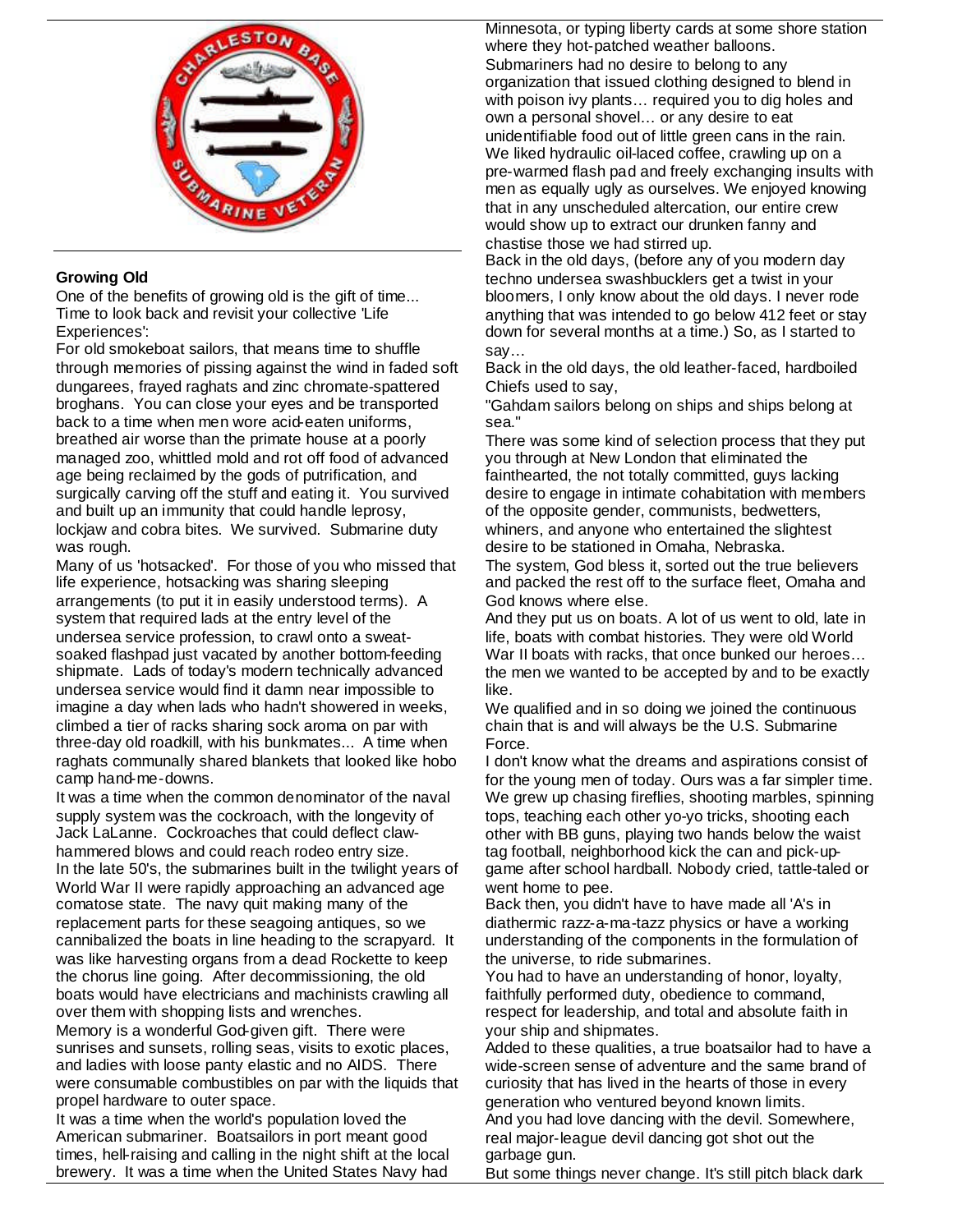no recruitment problems, paid no incentive money and had to kiss no butts to entice grown men into accepting their manly obligation to their nation. Men signed up for undersea service, motivated by patriotic obligation, a sense of history and adventure, and to follow the gallant submariners who rode the boats against the Japanese empire. We wanted to wear the distinctive insignia universally recognized as the symbol of the most successful and demanding submarine service on earth. We were proud. We had a right to be. We were accepted as the downline fraternity brothers of the courageous men who put Hirohito's monkey band all over the floor of the Pacific. We rode their boats, ate at their mess tables, slept in their bunks and plugged the ever-increasing leaks in the hulls they left us. We patted the same barmaid butts they had patted when they were far younger and half as wide. We carved our boats names and hull numbers on gin mill tables in places that would give Methodist ministers cardiac arrest.

We danced with the devil's mistress and all her naughty daughters. We were young, testosterone-driven American bluejackets and let's face it... Every girl in every port establishment around the globe both recognized and appreciated the meaning of a pair of Dolphins over a jumper pocket. Many of these ladies were willing to share smiles and body warmth with the members of America 's undersea service.

It was a time when the snapping of American colors in the ports of the world stood for liberation from tyranny and the American sailor in his distinctive uniform and happy-golucky manner, stood for John Wayne principles and a universally recognized sense of decency, high ideals and uncompromised values.

It was in every sense of the term, 'A great time to be an American sailor'.

There were few prohibitions. They were looked upon as simply unnecessary. It was a time when 'family values' were taught at family dinner tables, at schools, the nation's playing fields, scout troops, Sunday school or other institutions of worship. We were a good people and we knew it.

We plowed the world's oceans guarding her sea lanes and making her secure for the traffic of international commerce. But at eighteen, let's face it... We never thought much about the noble aspect of what we were doing. Crews looked forward to the next liberty port, the next run, home port visits, what the boat was having for evening chow, the evening movie after chow, or which barmaids were working at Bell's that evening. We were young, invincible and had our whole lives ahead of us. Without being aware of it, we were learning leadership, acceptance of responsibility and teamwork in the finest classroom in the world... A United States submarine. It was a simpler time. Lack of complexity left us with clear-cut objectives and the 'bad guys' were clearly defined. We knew who they were, where they were and that we had the means, will and ability to send them all off to hell in a fiery package deal. We were the 'good guys' and literally wore 'white hats'.

What we lacked in crew comfort, technological advancements and publicity, we made up for in continuity, stability and love of our boats and squadrons. We were a band of brothers and have remained so for over half a century.

Since we were not riding what the present day submariner

below 150 feet, a boat is always no father than 9 miles from land (straight down) and the skipper's word is law. And so far, every generation has worn the same insignia and nobody ever forgets the hull number of their qual boat or the name of their first COB.

There are many common denominators among the worldwide community of undersea sailors.

When the Kursk went down, I was struck and frankly dumbfounded by the genuine outpouring of sympathy for the families and loved ones of the lost boat sailors. To me, they had always been our enemy. Up to then, I had given no thought to the similarities found in our manner of service and the commonality of the danger of operating deep within a hostile environment surrounded by potential death on all sides.

Likewise, I never cease to be surprised by the way that submariners embrace their adversarial counterparts. There appears to be a universal acceptance with implied forgiveness of all German U-boat crewmen. You never hear the term 'Nazi' U-boatmen. The term 'German' has become substituted for the term 'Nazi'. America has a short national memory and everybody gets out of the penalty box in one generation. I sat in a theater rooting for the former 'bad guys' in the film DAS BOOT. What we were seeing on the screen, was a boat full of sons of Hitler sneaking around and sinking our citizens. But the fact that we, having lived a similar life inside a recognizably similar pressure hull, elicited a sympathy and irrational forgiveness. In short, we related to both the characters and their circumstances.

I guess that in the final analysis, all submariners are brothers when you look into the depth of their souls. That is good. In times of war, nobody who transits the surface of the world's oceans loves submarines. Submarines and submariners are viewed as implements and practitioners of the black arts… backstabbing, bushwhacking sonuvabitches. We slip up from hiding below the waves and blow ships to pieces in a totally unfair, unsportsmanlike fashion. Any way you cut it, that's the way we made our living.

We black sheep… we predatory sharks… we saltwater sneaky Petes stick together.

We are a very small group when you consider the total world population and the percentage that never had any desire to crawl into a steel tank and sink out of sight. Submariners, when all is said and done, are special unique people who are the only ones who truly understand each other and ever will.

The old warhorses who fought submarine wars are leaving us. These submersible sea dogs passed down the lethal reputation we carried and the awesome respect our boats were given.

I for one have been both honored and extremely proud to have been a part of this fine body of extraordinary adventurers and patriots.

## **WWII Sub Memorial Opens At Liberty Station**

SAN DIEGO -- It took 14 years of fundraising, planning and dealing with bureaucracy, but a memorial to submariners lost in World War II has opened at Liberty Station.

The memorial, called the 52 Boats Memorial, honors the 52 submarines that were lost in World War II. It consists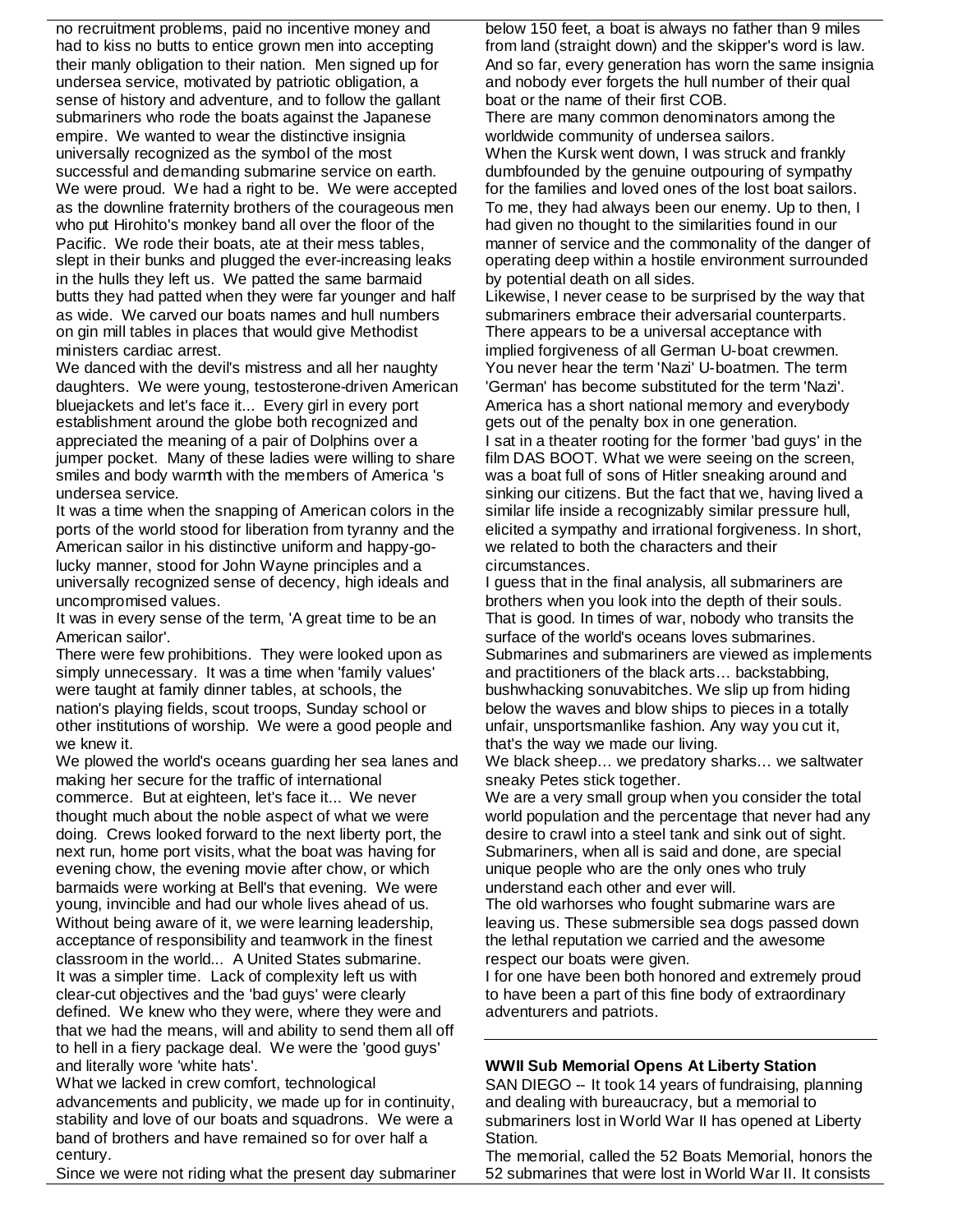would call 'true submersibles', we got sunrises and sunsets at sea... The sting of wind-blown saltwater on our faces... The roll and pitch of heavy weather swells and the screech of seabirds. I can't imagine sea duty devoid of contact with these wonders. To me, they are a very real part of being a true mariner.

I'm glad I served in an era of signal lights... Flag messaging... Navigation calculation... Marines manning the gates... Locker clubs... Working girls... Hitchhiking in uniform... Quartermasters, torpedomen and gunner's mates... Sea store smokes... Hotsacking... Hydraulic oillaced coffee... Lousy mid rats... Jackassing fish from the skids to the tubes... One and two way trash dumping... Plywood dog shacks... Messy piers... A time when the Chief of the Boat could turn up at morning quarters wearing a Mexican sombrero and Jeezus sandals... When every E-3 in the sub force knew what paint scrapers, chipping hammers and wire brushes were for... When JGs with a pencil were the most dangerous things in the navy... When the navy mobile canteen truck was called the 'roach coach' and sold geedunk and pogey bait... When the breakfast of champions was a pitcher of Blue Ribbon, four Slim Jims, a pack of Beer Nuts, a hardboiled egg, and a game of Eight Ball.

It was a time when, if you saw a boatsailor with more than four ship's patches on his foul weather jacket, he was at least fifty years old and a lifer. A time when skippers wore hydraulic oil-stained steaming hats and carried a wad of binocular wipes in their shirt pockets. In those days, old barnacle-encrusted chiefs had more body fat than a Hell's Angel, smoked big, fat, lousy smelling cigars or 'chawed plug', and came with a sewer digger's vocabulary. It was a time where heterosexuals got married to members of the opposite sex or patronized 'working girls', and non-heterosexuals went Air Force... Or would Peace Corps.

It was a good time... For some of us, the best time we would ever have. There was a certain satisfaction to be found in serving one's country without the nation you so dearly loved having to promise you enlistment bonuses, big whopping education benefits, feather bed shore duty, or an 'A' school with a sauna and color TV. It was a time when if you told a cook you didn't eat Spam or creamed chipped beef, everybody laughed and you went away hungry... And if you cussed a messcook, you could find toenail clippings in your salad.

Our generation visited cemeteries where legends of World War II undersea service were issued their grass blankets, after receiving their pine peacoats and orders to some old hull number moored at the big silver pier in the sky. We were family... Our common heritage made us brothers. There came a point where we drew a line through our names on the Watch, Quarter and Station Bill, told our shipmates we see them in hell, shook hands with the COB, paid back the slush fund, told the skipper 'goodbye', and picked up a disbursing chit and your DD-214. We went up on Hampton Boulevard, bought a couple of rounds at Bells, kissed the barmaids, gave Thelma a hug, then went out to spend the rest of our lives wishing we could hear, "Single up all lines...", just one more time.

## **CNO: Smoking Ban For Subs In The Works**

The smoking lamp will soon be out aboard all subs, according to the Navy's top officer.

of 52 American Liberty Elm trees, 52 flags and 52 granite memorials to the ships and men who were lost. "Oh, it means a great deal. We're not looking for glory. It's a remembrance for most of us," said World War II submarine veteran C.J. Glassford.

Hundreds turned out for Thursday's dedication, including around two dozen men who served in subs in World War II. Along with the 52 boats lost, 3,505 men lost their lives.

The project was driven by Doug Smay, whose father served in submarines during World War II. He was also a submariner years later.

"They used to say if you saw five submariners in Honolulu during the war, one of them wasn't coming home. One in five were lost," said Smay. The memorial is two long sidewalks, flanked by the trees, flags and plaques. People looking at them Thursday said they were moving and appropriate. For those who served in the Silent Service, they meant even more.

"Submarines have been my life; always have been and I guess they always will be," said Glassford. Ninety percent of the money for the project was raised through private donations.



## **Impractical Folly Of Coed Submarines**

Unless Congress intercedes, the U.S. Navy plans to station women on submarines. The change in policy was announced with no fanfare and has stirred almost no debate. Won't some wizened old salt please speak out? No? OK, then I'll take the plunge.

The only sure benefit of stationing women on subs is establishing equality of opportunity. Essential to realizing this ideal is the professionalism of military personnel. Never mind allegations that sexual harassment is rampant.

The practical concern the new policy aims to address has to do with smarts. Sub duty requires personnel of above-average IQ. Intelligence is everywhere in short supply, so the Navy is always in a pinch to staff the sub fleet. Adding women to the candidate pool might help. But there is a catch.

The military fervently woos women, but with little success. Just 15 percent of Navy personnel are women.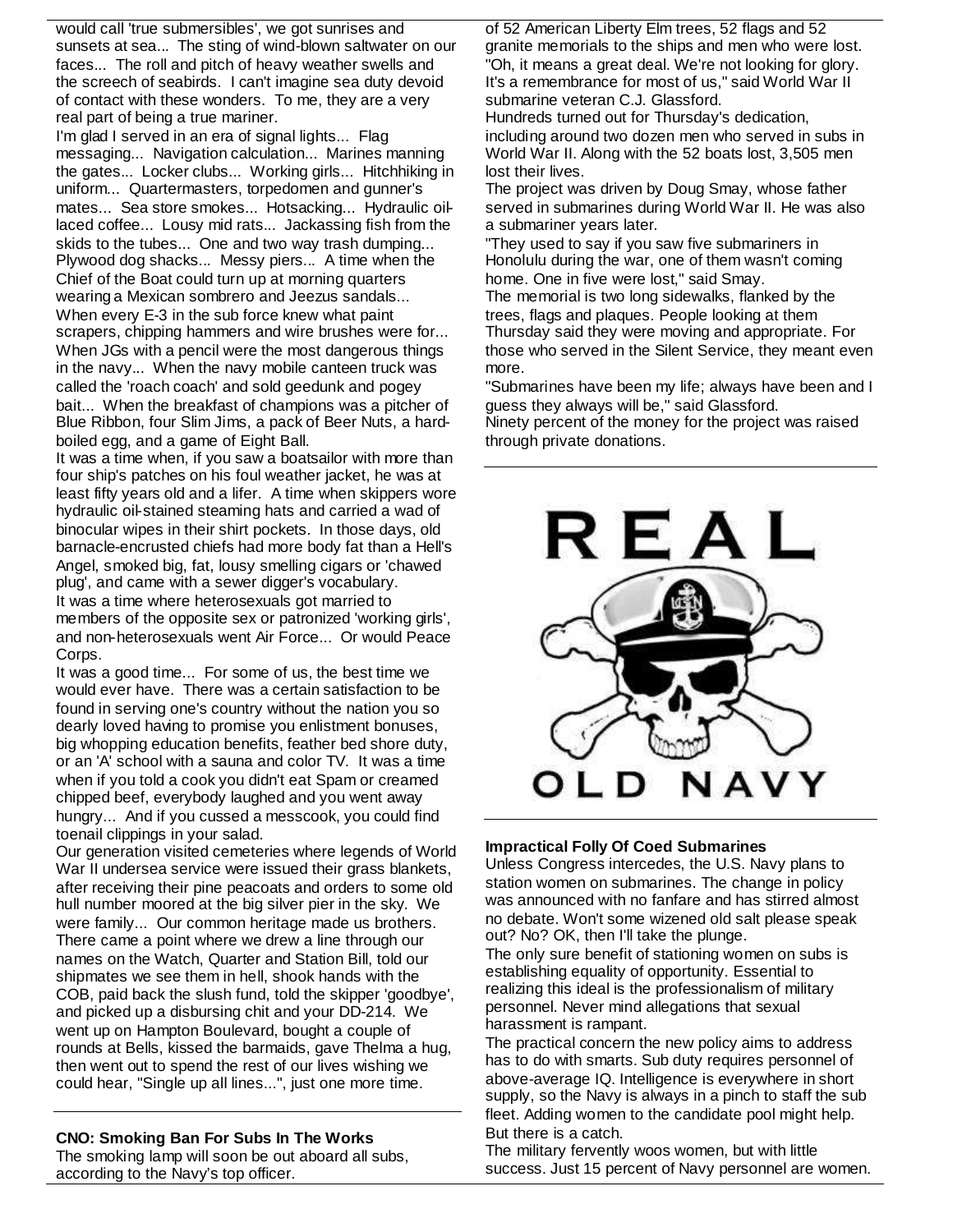"We're going to stop smoking on submarines," Chief of Naval Operations Adm. Gary Roughead told Navy Times on March 23.

The move is not yet official, so Lt. Cmdr. Mark Jones, a spokesman for Submarine Force, would say only that Vice Adm. John Donnelly "is examining the options of changing the policy of smoking in a submarine to improve the overall health of the entire crew."

Jones would not speculate on when a decision will be made, but a final order likely will come soon. The catalyst for change is the effect of second-hand smoke on crew members who remain submerged for months at a time. "That atmosphere moves around the submarine," Roughead said. "You don't smell it, but the damaging things from the smoke are still present."

### **Veterans Are Exempt From HR 4887 Healthcare Legislation**

Some veterans groups were concerned about the healthcare legislation that was signed into law this morning with regard to how it might effect our nation's veterans.

In separate press releases from The White House and Department of Veterans AffairsSecretary Eric Shinseki, the new healthcare bill exempts veterans.

The press releases stated that veterans can be assured that this legislation will not affect their health care systems.

The Chairmen of five house committees including Veterans' Affairs Chairman Bob Filner and Armed Services Chairman Ike Skelton, issued a joint letter reaffirming that the health reform legislation as written would protect those receiving care through all TRICARE and Department of Veterans Affairs programs.

The TRICARE Affirmation Act, made it crystal clear that our veterans – in particular those who depend on TRICARE – will not be harmed by this bill.

While it remains unclear how veterans will provide documentation proving their status, disabled veterans should be prepared to provide a copy of their award letters received from the VA.

To put everything in plain language, veterans can continue receiving medical care through the VA system.

Disabled veterans will not be required to purchase medical insurance nor will they be taxed or fined for not purchasing medical insurance as outlined in HR 4887.

## **Fired Skipper Was Drinking With Cadets**

The skipper of a Pearl Harbor-base submarine, who was fired Monday for "drunkenness," had been drinking with a dozen Navy ROTC cadets at a pizza restaurant near Cornell University last week.

It was the commanding officer of Cornell University's NROTC unit who told Pearl Harbor officials about the incident involving Cmdr. Jeff Cima.

On Monday, Cima, commander of the USS Chicago since August, was relieved for "drunkenness" and "conduct unbecoming an officer" at a captain's mast conducted by Capt. Daryl Caudle, commander of the Pacific Fleet's Submarine Squadron 3.

Cima is the second Pearl Harbor-based submarine skipper to be sacked in six months and the seventh Navy officer to be relieved this year, triple the usual rate of

As a rule, women are more difficult to entice into the military, harder to keep and generally less available for duty (e.g., because of pregnancy) than men are. I don't see how the Navy's difficulty in staffing subs would be affected much by adding women to the mix - there simply aren't many to begin with.

At least some of the few women who are suitable for sub duty will opt out. Submariners must endure a weird and claustrophobic environment. "The total living area for more than 130 people is equivalent to a medium-size house," states a report prepared for the Navy. And, while at sea for months, one can't leave the house to go for a walk or visit family. Not everyone can put up with this.

In general, women tend to avoid high-stress jobs, particularly those that involve travel. Psychologists suggest that women are especially vulnerable to social stress. So how will they adapt to the forced camaraderie of life on a sub combined with the isolation that comes from being trapped at the office for months at a time, 20,000 leagues under the sea, with a boatload of men? Apparently, cost is no barrier to conducting this experiment. The only estimate I've come across (from 10 years ago in a newspaper column) is that reconfiguring subs for coed service would cost in the neighborhood of \$4.5 million per ship. Reuters news agency reports that the Navy has 71 subs, but it doesn't say how many are scheduled to be retrofitted. So the final cost, which appears to be prohibitive, is a mystery. Well, I don't suppose we have a choice, given the sorry performance record of the sub fleet.

What's that you say? The fleet is performing adequately if not splendidly? Hmm. The handyman code instructs, "If it ain't broke, don't fix it." So why are we doing this? The reason the Navy is going down this ill-advised path is political correctness. Officers know that speaking out against PC nonsense is career suicide. So only a few (usually disgruntled malcontents with one foot out the door) even contemplate raising the appropriate questions.

Political correctness has a way of putting certain values on a pedestal while making other concerns vanish. When considering whether to put women on subs, gender equity is in the first category, practicality is in the second.

Touching base with reality, one might wonder: Can we afford this? Does it make sense even to attempt what heretofore has been considered imprudent if not foolish?

Luckily, the military has a policy that can be adapted to quell these concerns: Don't ask, don't tell. (Michael Farady served as a Navy clinical psychologist and now conducts independent research on sex and gender. His article on the girl-crisis movement appears in the March issue of Review of General Psychology.)